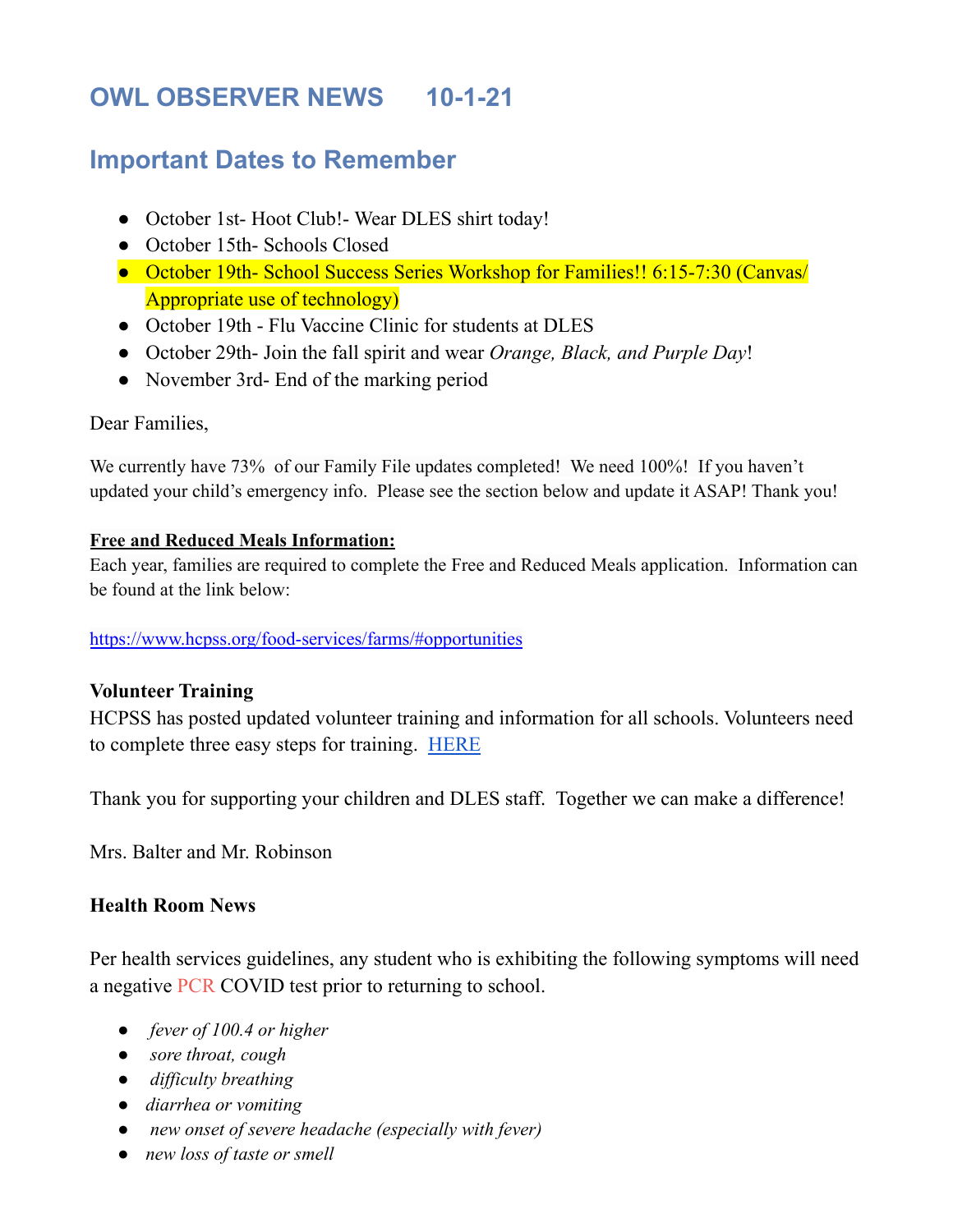If you do get a PCR test, please forward the results to diann  $rocha@hepss.org$  and alicia fleischer@hcpss.org and indicate your name and reason for the test.

*As always: your student should be fever free for 24 hours (without the use of medication such as Tylenol or Motrin) and free of vomiting/ diarrhea for 24 hours prior to returning to school.*

If you are having symptoms and are getting a COVID test, please let your teacher know so attendance can be marked accordingly, and the absence will be excused.

Please note: If one household member (IE sibling) is having symptoms and getting tested for COVID, all unvaccinated members of the household must stay home from school until the PCR test has been confirmed negative and attendance will not be counted against them.

Thank you for your attention and adherence to the guidelines during this time as we work hard to ensure the health and safety of the DLES community.

Testing sites: [https://www.howardcountymd.gov/covid-19-testing](https://nam10.safelinks.protection.outlook.com/?url=https%3A%2F%2Fwww.howardcountymd.gov%2Fcovid-19-testing&data=04%7C01%7CJulie_Forman%40hcpss.org%7Ccd85762728e24066045608d98295513f%7C96a9ac4c477e4dada2b28ad3fc46790b%7C1%7C0%7C637684400096259433%7CUnknown%7CTWFpbGZsb3d8eyJWIjoiMC4wLjAwMDAiLCJQIjoiV2luMzIiLCJBTiI6Ik1haWwiLCJXVCI6Mn0%3D%7C1000&sdata=IPg3kjHVEqMm7d9IWKiXydaUsEJbdL0gFiAQQR3lXO0%3D&reserved=0)

## **Flu Clinic**

DLES will have a Flu Vaccination Clinic on October 19th for our students. An additional email will be sent to families with information.

# **GT News**

Howard County GT Program Parent Academy, October 13 and 14, 2021

HCPSS families interested in the Gifted and Talented (GT) Program are invited to come learn about the advanced-level offerings available and how their students can become involved. The evening will begin with an overview of GT Education Program offerings followed by a question and answer session with Central Office GT Education Program staff. Elementary and Secondary programs will be covered on separate days. Families may attend one or both nights. Registration is required for these events.

*Elementary Focus: Wednesday, October 13, 7 – 8:00 p.m., being held virtually via Microsoft Teams*

*Secondary Focus: Thursday, October 14, 7-8:00 p.m., being held virtually via Microsoft Teams*

For more information and to register, please visit the HCPSS GT Program Parent [Academy](https://news.hcpss.org/news-posts/2021/09/howard-county-g-t-program-parent-academy-octobter-13-and-14/) [announcement.](https://news.hcpss.org/news-posts/2021/09/howard-county-g-t-program-parent-academy-octobter-13-and-14/)